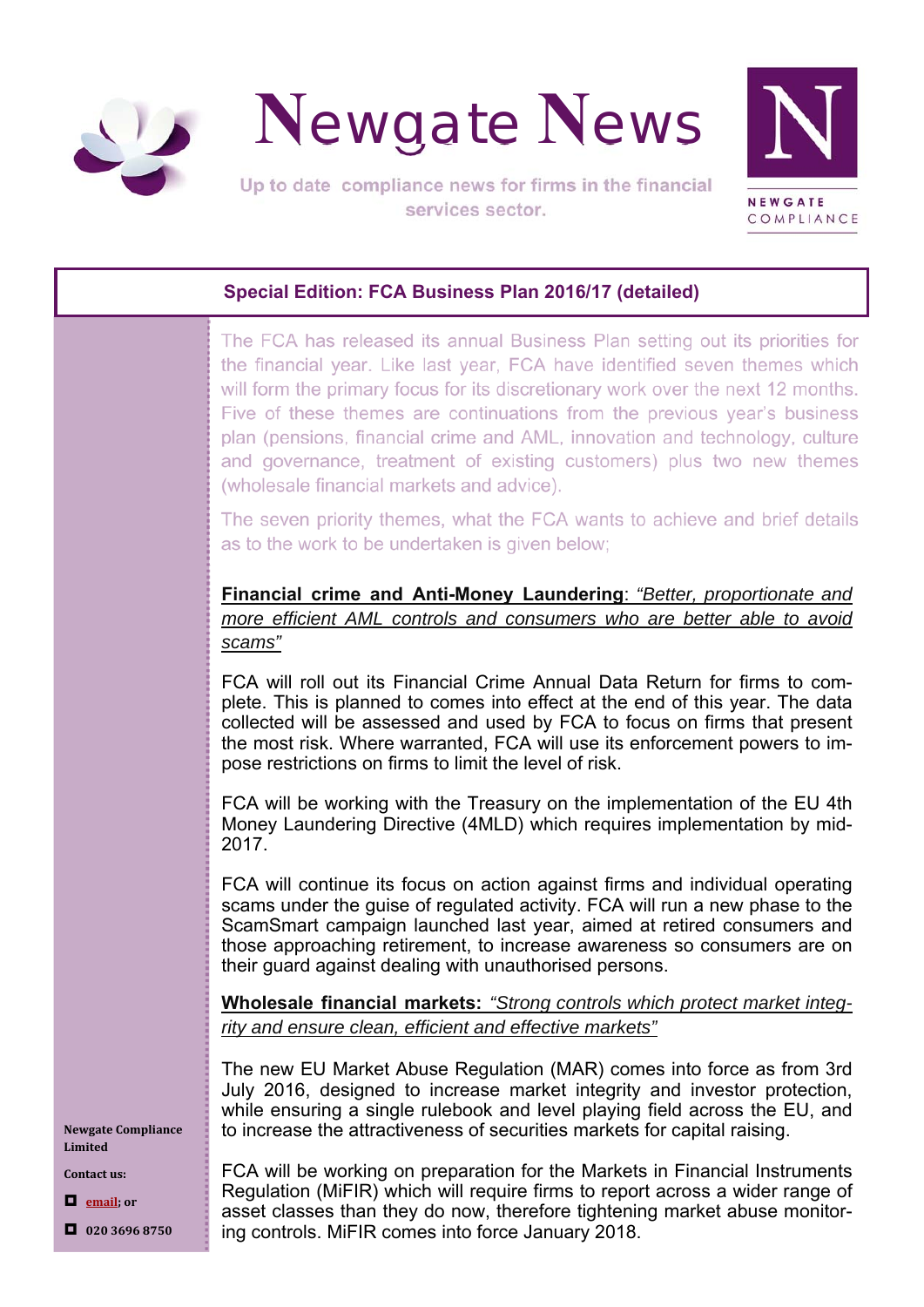FCA will be working on implementing the recommendations made in the Fair and Effective Markets Review (FEMR) conducted jointly by the Bank of England, FCA and the Treasury. The review is a comprehensive and forwardlooking assessment of the way wholesale Fixed Income, Currencies and Commodities (FICC) financial markets operate and was commissioned to help restore trust in wholesale markets in the wake of a number of high profile abuses, and to influence the international debate on trading practices.

The final report set out 21 recommendations to, amongst others, raise standards, professionalism and accountability of individuals, improve the quality, clarity and market-wide understanding of FICC trading practices, strengthen regulation of FICC markets in the UK, cooperate with international counterparts to improve standards in global FICC markets and promote forward-looking conduct risk identification and mitigation. http:// www.bankofengland.co.uk/markets/Documents/femrjun15.pdf

We can expect further Consultation Papers on the topic of MiFID II as things start to become clearer. The implementation date of MiFID has of course been put back by a year to January 2018.

FCA will continue its asset management market study to understand whether competition is working effectively and investors get value for money when purchasing asset management services. An interim report is expected in the summer and a final report in early 2017

Finally, FCA will be looking at the effectiveness of the UK Primary Markets. Work will include contributing to the negotiation of the proposed new Prospectus Regulation ("PD3") and options for improving the availability of information in the UK IPO process.

## **Innovation and technology**: "*Resilient systems and new sources of competition"*

Technology can drive down the cost of accessing products and services, and can push up the quality of service. But it can present challenges to markets and regulators alike, including resilience, cyber-crime and financial exclusion.

FCA will increase awareness and capacity of Project Innovate which aims to offer support to innovator businesses looking to introduce new or significantly different financial products or services which increases competition. Part of the Project Innovate initiative is the introduction of the 'Regulatory Sandbox'; a safe space in which firms can test innovative products, services, business models without immediately incurring all the normal regulatory consequences of engaging in the activity in question.

FCA will communicate to firms their expectations on the operational resilience of IT systems, continue its work with Treasury, the Bank of England and others to provide a joined-up and risk-based approach to combating Cybercrime and continue its monitoring of developments in automated advisory services.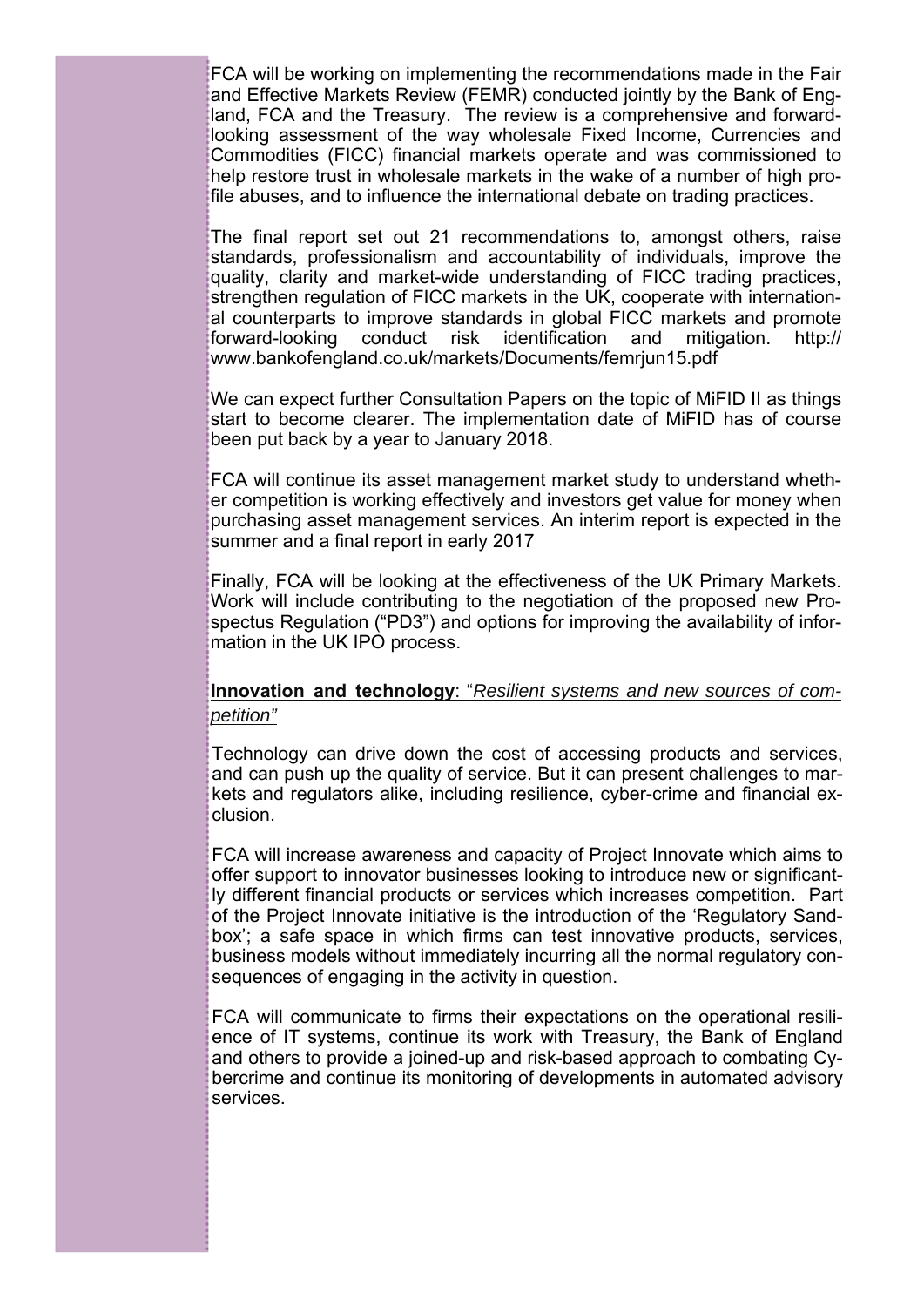## **Firms' culture and governance**: "*Strong culture and governance which helps competition and consumers alike".*

FCA will continue to work with firms and other bodies on driving culture change throughout the sector. FCA will continue to review the regulatory framework governing remuneration to encourage sound risk management, discourage payment of rewards where excessive risk and generally review how firms are implementing their remuneration policies to meet regulatory requirements.

March 2016 saw the implementation of the Senior Managers and Certification Regime ("SMCR") designed to enhance personal accountability of senior individuals at firms in the banking sector, providing clarity about the responsibilities senior managers hold. Over the year FCA will be working on the development of FCA's policy of extending the SMCR to all firms. Ultimately, FCA will be looking for all firm over the medium to long term to be able to demonstrate a culture of accountability at all levels.

### **Treatment of existing customers**: "*Effective competition, a fair deal and greater transparency for long-standing customers"*

FCA's work in this area will focus on completion in Retail Banking to address concerns that the sector does not compete effectively or meet the needs of individuals or small and medium sized enterprises (e.g. Improving the account switching process, making it easy to open Business Current Accounts).

FCA will develop a package of remedies to deliver improved customer awareness about interest rates on their accounts.

### **Pensions**: "*Fair treatment for consumers, stronger competition and a market that meets consumer needs"*

In light of market developments brought about by the reforms to pensions legislation announced in the 2014 Budget, FCA intends to undertake a thematic review on Retirement Outcomes this year.

The review will consider the impact of the pension reforms on completion and switching in the market. FCA will consult on imposing a cap on early exit charges imposed by pension providers to ensure consumers are able to us the new pension freedoms and transfer their pensions more freely. The new pension freedoms allow consumers to release their pensions pots as a cash lump sum or to choose drawdown products. FCA will undertake work to ensure that consumers are able to make choices that are in their best interests given their circumstances.

The timing of the review will allow FCA to integrate it with the wider Financial Advice Market Review ("FAMR") to address concerns that the market for financial advice in the UK was not working well for all consumers. (See below).